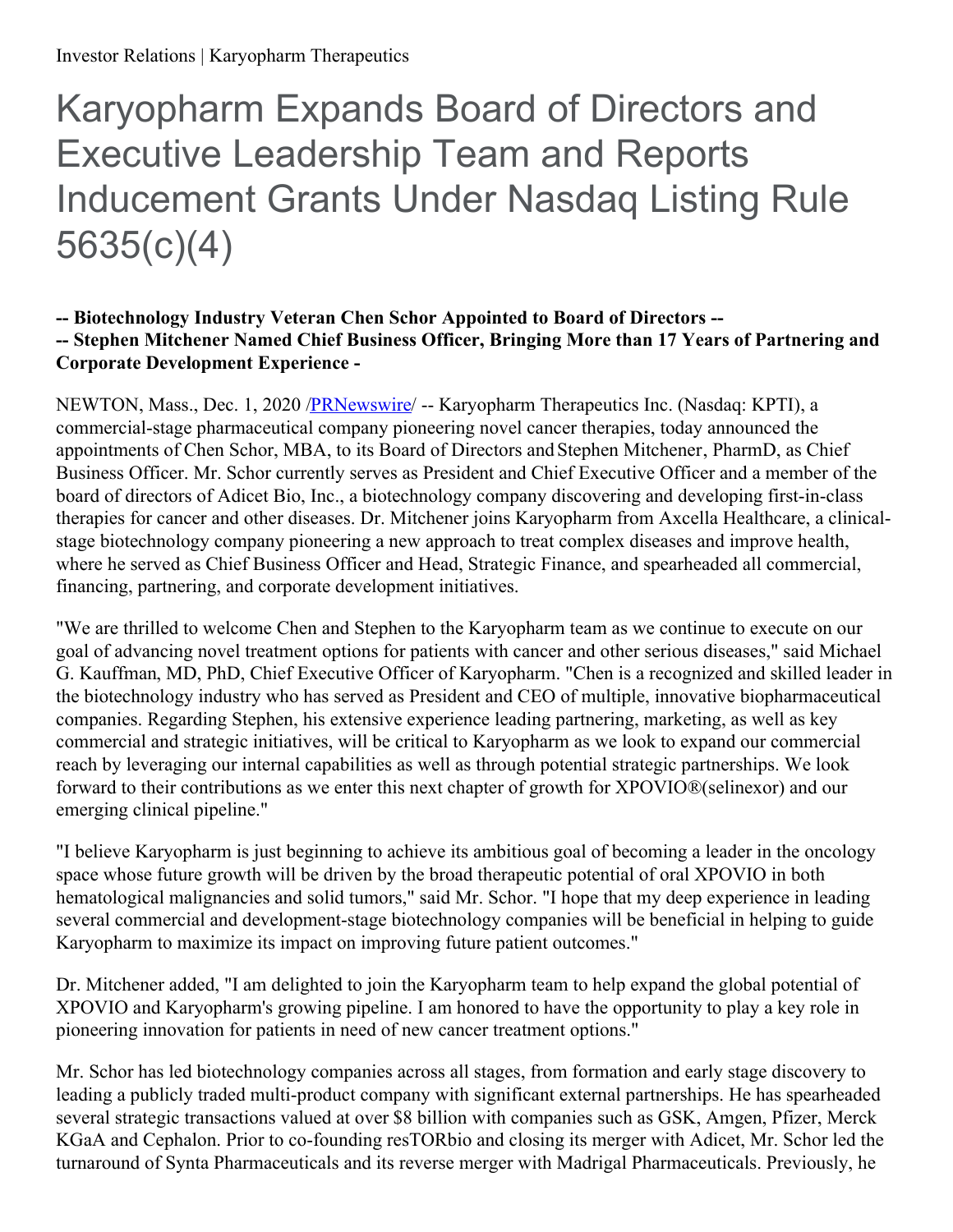served as President and Chief Executive Officer at Novalere, Chief Business Officer at Eleven Biotherapeutics, Vice President, Global Branded Business Development and Pipeline Management, at Teva Pharmaceuticals and Chief Business Officer at Predix Pharmaceuticals. Before that, Mr. Schor was a Partner at Yozma Venture Capital where he led the foundation and growth of multiple therapeutic companies from inception to commercial success. Mr. Schor received an MBA and a BA in Biology from Tel Aviv University, a BA in Economics and Accounting from Haifa University and is a Certified Public Accountant.

Before joining Axcella Healthcare in 2018, Dr. Mitchener spent 15 years at Novartis in roles of increasing responsibility, in both U.S. and international roles within its Oncology Business. As Head of Strategy, Partnering and Operations, Dr. Mitchener was responsible for leading U.S. oncology strategy, enterprise operations, non-core brands and partnering activities. During his tenure at Novartis, he also held various commercial, medical and business development roles, including Business Franchise Head, Oncology, Global Pharma Strategy Director, and Global New Product Director. Dr. Mitchener was involved in securing partnerships in oncology with multiple Big Pharma, technology, academic and healthcare partners. He received a PharmD from the University of North Carolina at Chapel Hill.

## **Inducement Grants Under Nasdaq Listing Rule 5635(c)(4)**

In connection with the hiring of Dr. Mitchener, the Compensation Committee of Karyopharm's Board of Directors granted a stock option to purchase 100,000 shares of Karyopharm's common stock to Dr. Mitchener, with a grant date of November 30, 2020. The stock option was granted as an inducement material to Dr. Mitchener entering into employment with Karyopharm in accordance with Nasdaq Listing Rule  $5635(c)(4)$ .

The Compensation Committee also granted stock options to purchase an aggregate of 59,000 shares of Karyopharm's common stock to 11 additional newly-hired employees, with a grant date of November 30, 2020. The stock options were granted as inducements material to the new employees entering into employment with Karyopharm in accordance with Nasdaq Listing Rule 5635(c)(4).

Each of the stock options has an exercise price of \$16.99 per share, the closing price of Karyopharm's common stock on November 30, 2020. Each stock option vests over four years, with 25% of the total number of shares underlying the stock option vesting on the one-year anniversary of the applicable employee's employment commencement date and 1/48th of the total number of shares vesting monthly thereafter, subject to the employee's continued service as an employee of, or other service provider to, Karyopharm through the applicable vesting dates. In addition, each stock option will be immediately exercisable in full if, on or prior to the first anniversary of the consummation of a "change in control event," the employee's employment is terminated for "good reason" by the employee or terminated without "cause" by Karyopharm (as such terms are defined in the applicable stock option agreement).

## **About XPOVIO® (selinexor)**

XPOVIO is a first-in-class, oral Selective Inhibitor of Nuclear Export (SINE) compound. XPOVIO functions by selectively binding to and inhibiting the nuclear export protein exportin 1 (XPO1, also called CRM1). XPOVIO blocks the nuclear export of tumor suppressor, growth regulatory and anti-inflammatory proteins, leading to accumulation of these proteins in the nucleus and enhancing their anti-cancer activity in the cell. The forced nuclear retention of these proteins can counteract a multitude of the oncogenic pathways that, unchecked, allow cancer cells with severe DNA damage to continue to grow and divide in an unrestrained fashion. Karyopharm received accelerated U.S. Food and Drug Administration (FDA) approval of XPOVIO in July 2019 in combination with dexamethasone for the treatment of adult patients with relapsed or refractory multiple myeloma (RRMM) who have received at least four prior therapies and whose disease is refractory to at least two proteasome inhibitors, at least two immunomodulatory agents, and an anti-CD38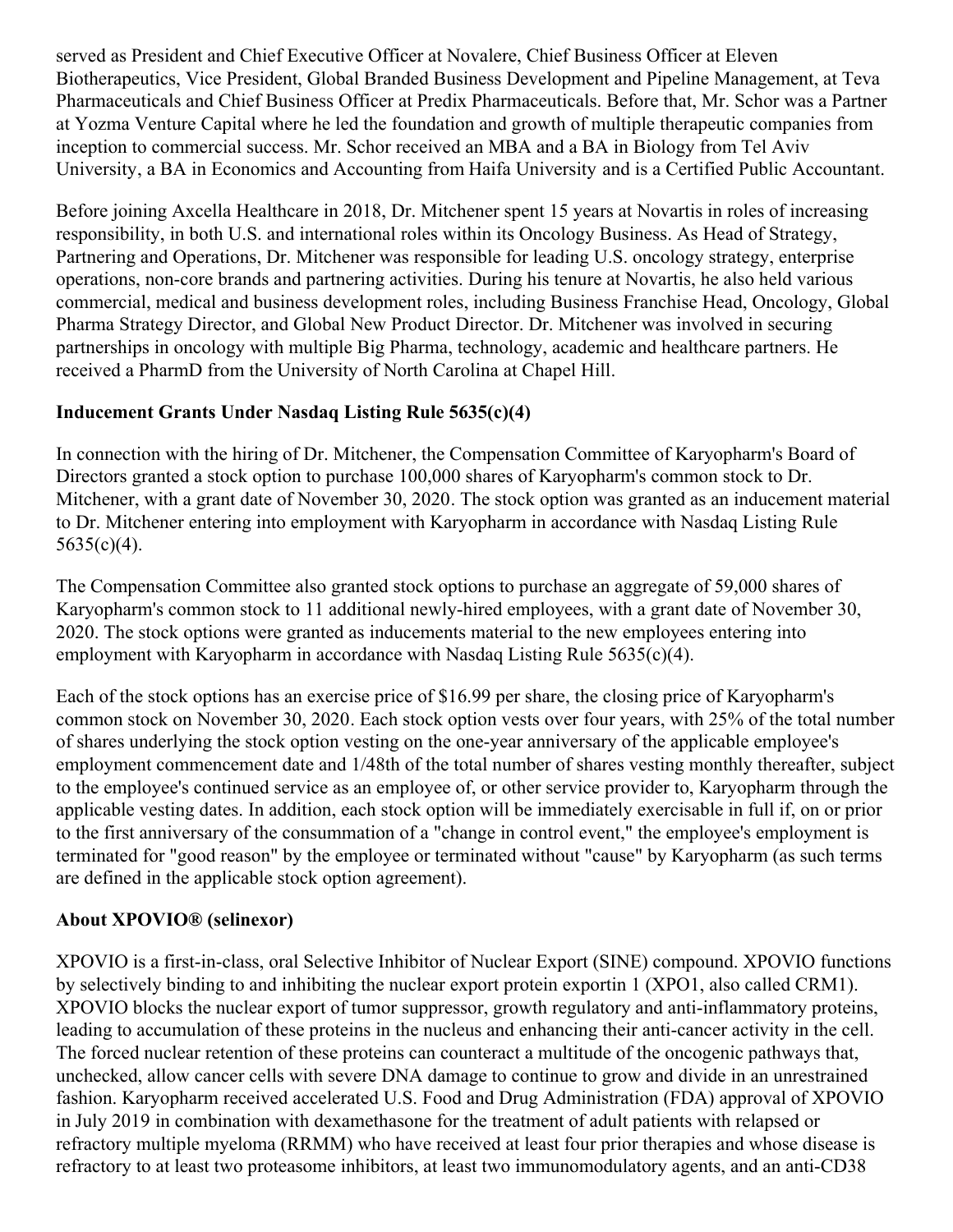monoclonal antibody. Karyopharm has also submitted a Marketing Authorization Application (MAA) to the European Medicines Agency (EMA) with a request for conditional approval of selinexor in this same RRMM indication. Karyopharm's supplemental New Drug Application (sNDA) requesting an expansion of its current indication to include the treatment for patients with multiple myeloma after at least one prior line of therapy has been accepted for filing by the FDA. In June 2020, Karyopharm received accelerated FDA approval of XPOVIO for its second indication in adult patients with relapsed or refractory diffuse large B-cell lymphoma (DLBCL), not otherwise specified, including DLBCL arising from follicular lymphoma, after at least 2 lines of systemic therapy. Selinexor is also being evaluated in several other mid-and later-phase clinical trials across multiple cancer indications, including as a potential backbone therapy in combination with approved myeloma therapies (STOMP), in liposarcoma (SEAL) and in endometrial cancer (SIENDO), among others. Additional Phase 1, Phase 2 and Phase 3 studies are ongoing or currently planned, including multiple studies in combination with approved therapies in a variety of tumor types to further inform Karyopharm's clinical development priorities for selinexor. Additional clinical trial information for selinexor is available at [www.clinicaltrials.gov](https://c212.net/c/link/?t=0&l=en&o=2996680-1&h=2118369832&u=http%3A%2F%2Fwww.clinicaltrials.gov%2F&a=www.clinicaltrials.gov).

## **About Karyopharm Therapeutics**

Karyopharm Therapeutics Inc. (Nasdaq: KPTI) is a commercial-stage pharmaceutical company pioneering novel cancer therapies and dedicated to the discovery, development, and commercialization of novel first-inclass drugs directed against nuclear export and related targets for the treatment of cancer and other major diseases. Karyopharm's Selective Inhibitor of Nuclear Export (SINE) compounds function by binding with and inhibiting the nuclear export protein XPO1 (or CRM1). Karyopharm's lead compound, XPOVIO® (selinexor), received accelerated approval from the U.S. Food and Drug Administration (FDA) in July 2019 in combination with dexamethasone as a treatment for patients with heavily pretreated multiple myeloma. In June 2020, XPOVIO was approved by the FDA as a treatment for patients with relapsed or refractory diffuse large B-cell lymphoma. A Marketing Authorization Application for selinexor for patients with heavily pretreated multiple myeloma is also currently under review by the European Medicines Agency. In addition to single-agent and combination activity against a variety of human cancers, SINE compounds have also shown biological activity in models of neurodegeneration, inflammation, autoimmune disease, certain viruses and wound-healing. Karyopharm has several investigational programs in clinical or preclinical development. For more information, please visit [www.karyopharm.com](https://c212.net/c/link/?t=0&l=en&o=2996680-1&h=1519686170&u=http%3A%2F%2Fwww.karyopharm.com%2F&a=www.karyopharm.com).

## **Forward-Looking Statements**

This press release contains forward-looking statements within the meaning of The Private Securities Litigation Reform Act of 1995. Such forward-looking statements include those regarding Karyopharm's expectations and plans relating to the global development and commercialization of XPOVIO. Such statements are subject to numerous important factors, risks and uncertainties, many of which are beyond Karyopharm's control, that may cause actual events or results to differ materially from Karyopharm's current expectations. For example, there can be no guarantee that Karyopharm will successfully commercialize XPOVIO; that regulators will agree that selinexor qualifies for conditional approval in the E.U. as a result of data from the STORM study or confirmatory approval in the U.S. or EU based on the BOSTON study in patients with relapsed or refractory multiple myeloma; or that any of Karyopharm's drug candidates, including selinexor, will successfully complete necessary clinical development phases or that development of any of Karyopharm's drug candidates will continue. Further, there can be no guarantee that any positive developments in the development or commercialization of Karyopharm's drug candidate portfolio will result in stock price appreciation. Management's expectations and, therefore, any forward-looking statements in this press release could also be affected by risks and uncertainties relating to a number of other factors, including the following: the risk that the COVID-19 pandemic could disrupt Karyopharm's business more severely than it currently anticipates, including by negatively impacting sales of XPOVIO, interrupting or delaying research and development efforts, impacting the ability to procure sufficient supply for the development and